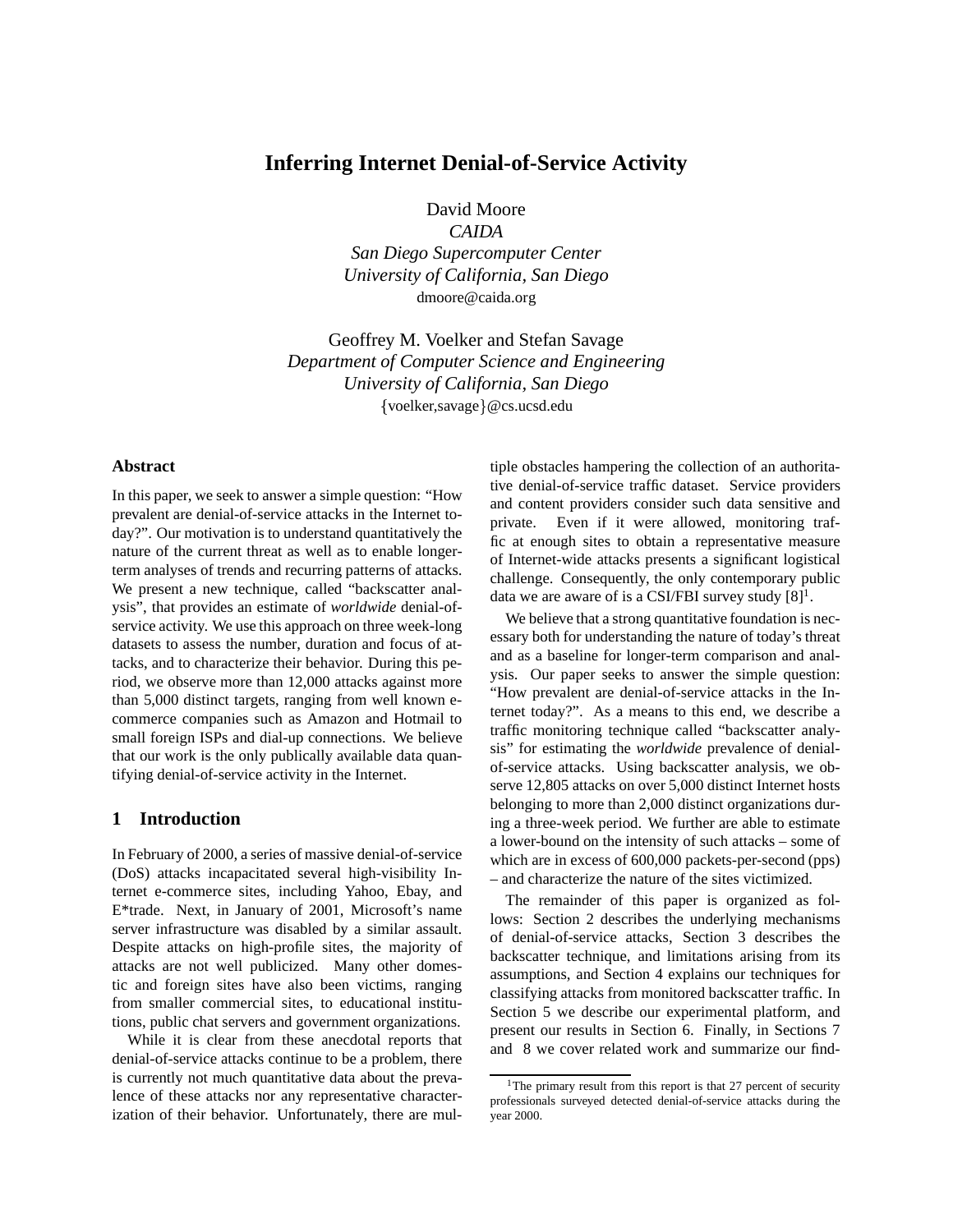ings.

# **2 Background**

Denial-of-service attacks consume the resources of a remote host or network that would otherwise be used for serving legitimate users. There are two principal classes of attacks: *logic* attacks and *flooding* attacks. Attacks in the first class, such as the "Ping-of-Death", exploit existing software flaws to cause remote servers to crash or substantially degrade in performance. Many of these attacks can be prevented by either upgrading faulty software or filtering particular packet sequences, but they remain a serious and ongoing threat. The second class, flooding attacks, overwhelm the victim's CPU, memory, or network resources by sending large numbers of spurious requests. Because there is typically no simple way to distinguish the "good" requests from the "bad", it can be extremely difficult to defend against flooding attacks. For the purposes of this study we will focus solely on flooding attacks.

## **2.1 Attack types**

There are two related consequences to a flooding attack – the network load induced and the impact on the victim's CPU. To load the network, an attacker generally sends small packets as rapidly as possible since most network devices (both routers and NICs) are limited not by bandwidth but by packet processing rate. Therefore, packetsper-second are usually the best measure of network load during an attack.

An attacker often simultaneously attempts to load the victim's CPU by requiring additional processing above and beyond that required to receive a packet. For example, the best known denial-of-service attack is the "SYN flood" [6] which consists of a stream of TCP SYN packets directed to a listening TCP port at the victim. For each such SYN packet received, the host victim must search through existing connections and if no match is found, allocate a new data structure for the connection. Moreover, the number of these data structures may be limited by the victim's operating system. Consequently, without additional protection, even a small SYN flood can overwhelm a remote host. There are many similar attacks that exploit other code vulnerabilities including TCP ACK, NUL, RST and DATA floods, IP fragment floods, ICMP Echo Request floods, DNS Request floods, and so forth.

## **2.2 Distributed attacks**

While a single host can cause significant damage by sending packets at its maximum rate, attackers can (and

| Packet sent              | Response from victim     |
|--------------------------|--------------------------|
|                          |                          |
| TCP SYN (to open port)   | <b>TCP SYN/ACK</b>       |
| TCP SYN (to closed port) | TCP RST (ACK)            |
| TCP ACK                  | TCP RST (ACK)            |
| <b>TCP DATA</b>          | TCP RST (ACK)            |
| <b>TCP RST</b>           | no response              |
| <b>TCP NULL</b>          | TCP RST (ACK)            |
| <b>ICMP ECHO Request</b> | <b>ICMP</b> Echo Reply   |
| <b>ICMP TS Request</b>   | <b>ICMP TS Reply</b>     |
| UDP pkt (to open port)   | protocol dependent       |
| UDP pkt (to closed port) | <b>ICMP</b> Port Unreach |
|                          |                          |

Table 1: A sample of victim responses to typical attacks.

do) mount more powerful attacks by leveraging the resources of multiple hosts. Typically an attacker compromises a set of Internet hosts (using manual or semiautomated methods) and installs a small attack daemon on each, producing a group of "zombie" hosts. This daemon typically contains both the code for sourcing a variety of attacks and some basic communications infrastructure to allow for remote control. Using variants of this basic architecture an attacker can focus a coordinated attack from thousands of zombies onto a single site.

# **2.3 IP spoofing**

To conceal their location, thereby forestalling an effective response, attackers typically forge, or "spoof", the IP source address of each packet they send. Consequently, the packets appear to the victim to be arriving from one or more third parties. Spoofing can also be used to "reflect" an attack through an innocent third party. While we do not address "reflector attacks" in this paper, we describe them more fully in Section 3.3.

# **3 Basic methodology**

As noted in the previous section, attackers commonly spoof the source IP address field to conceal the location of the attacking host. The key observation behind our technique is that for direct denial-of-service attacks, most programs select source addresses at random for each packet sent. These programs include all of the most popular distributed attacking tools: Shaft, TFN, TFN2k, trinoo, all variants of Stacheldraht, mstream and Trinity). When a spoofed packet arrives at the victim, the victim usually sends what it believes to be an appropriate response to the faked IP address (such as shown in Table 1). Occasionally, an intermediate network device (such as a router, load balancer, or firewall) may issue its own reply to the attack via an ICMP message [21].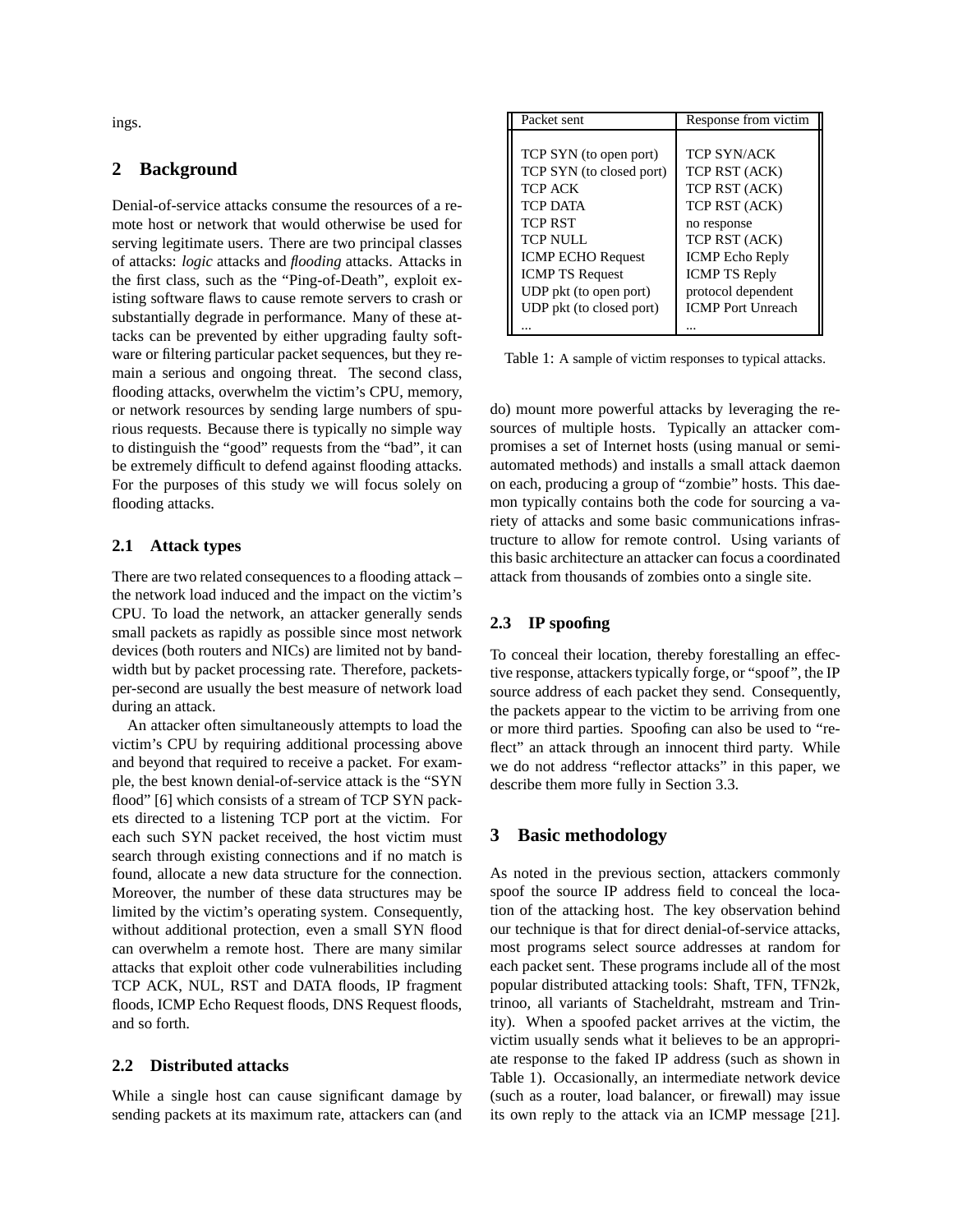

Figure 1: An illustration of backscatter in action. Here the attacker sends a series of SYN packets towards the victim V, using a series of random spoofed source addresses: named C, B, and D. Upon receiving these packets the victim responds by sending SYN/ACKs to each of spoofed hosts.

Again, these ICMP messages are sent to the randomly spoofed source address.

Because the attacker's source address is selected at random, the victim's responses are equi-probably distributed across the entire Internet address space, an inadvertent effect we call "backscatter"<sup>2</sup> . This behavior is illustrated in Figure 1.

#### **3.1 Backscatter analysis**

Assuming per-packet random source addresses, reliable delivery and one response generated for every packet in an attack, the probability of a given host on the Internet receiving at least one unsolicited response from the victim is  $\frac{m}{2^{32}}$  during an attack of m packets. Similarly, if one monitors  $n$  distinct IP addresses, then the expectation of observing an attack is:

$$
E(X)=\frac{nm}{2^{32}}
$$

By observing a large enough address range we can effectively "sample" all such denial-of-service activity on the Internet. Contained in these samples are the identity of the victim, information about the kind of attack, and a timestamp from which we can estimate attack duration. Moreover, given these assumptions, we can also use the average arrival rate of unsolicited responses directed at the monitored address range to estimate the actual rate of the attack being directed at the victim, as follows:

$$
R \geq R'\frac{2^{32}}{n}
$$

where  $R'$  is the measured average inter-arrival rate of backscatter from the victim and  $R$  is the extrapolated attack rate in packets-per-second.

## **3.2 Address uniformity**

The estimation approach outlined above depends on the spoofed source addresses being uniformly distributed across the entire IP address space. To check whether a sample of observed addresses are uniform in our monitored address range, we compute the Anderson-Darling (A2) test statistic [9] to determine if the observations are consistent with a uniform distribution. In particular, we use the implementation of the A2 test as specified in RFC2330 [19] at a 0.05 significance level.

#### **3.3 Analysis limitations**

There are three assumptions that underly our analysis:

- *Address uniformity*: attackers spoof source addresses at random.
- *Reliable delivery*: attack traffic is delivered reliably to the victim and backscatter is delivered reliably to the monitor.
- *Backscatter hypothesis*: unsolicited packets observed by the monitor represent backscatter.

We discuss potential biases that arise from these assumptions below.

Key among our assumptions is the random selection of source address. There are three reasons why this assumption may not be valid. First, some ISPs employ *ingress filtering* [12, 5] on their routers to drop packets with source IP addresses outside the range of a customer's network. Thus, an attacker's source address range may not include any of our monitored addresses and we will underestimate the total number of attacks.

"Reflector attacks" pose a second problem for source address uniformity. In this situation, an attacker "launders" the attack by sending a packet spoofed with the victim's source address to a third party. The third party responds by sending a response back towards the victim. If the packets to the third partie are addressed using a broadcast address (as with the popular smurf or fraggle attacks) then third parties may further amplify the attack. The key issue with reflector attacks is that the source address is specifically selected. Unless an IP address in the range we monitor is used as a reflector, we will be unable

<sup>2</sup>We did not originate this term. It is borrowed from Vern Paxson who independently discovered the same backscatter effect when an attack accidentally disrupted multicast connectivity by selecting global multicast addresses as source addresses [20].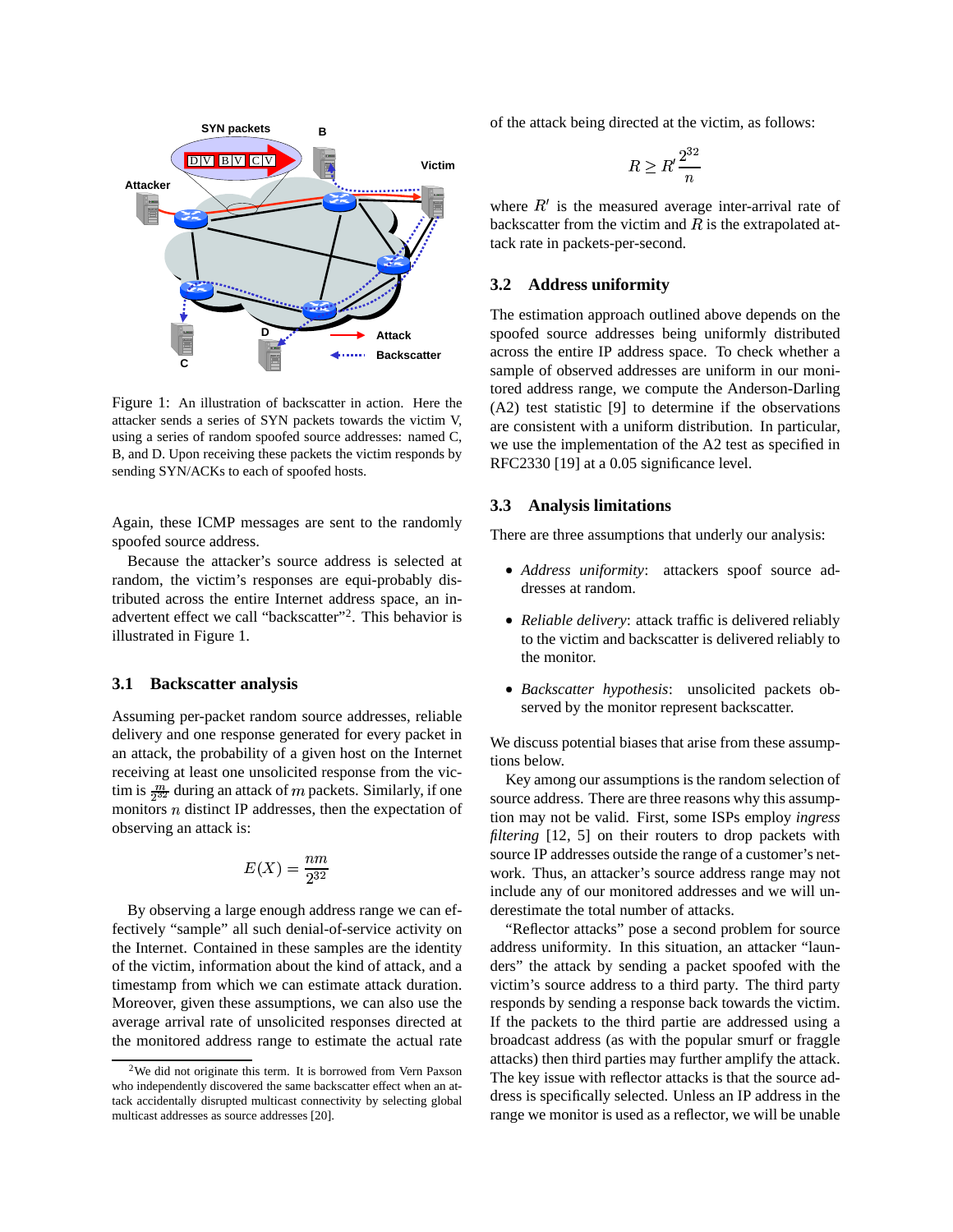to observe the attack. We have detected no instances of a monitored host involved in this sort of attack. Our inability to detect, "reflector attacks" cause us to underestimate the total number of denial-of-service attacks.

Finally, if the distribution of source addresses is not random, then any attempt to extrapolate the attack rate via the arrival rate of responses will produce an arbitrarily biased result. This particular problem can be mitigated by verifying that the distribution of observed source addresses is indeed uniform within the set of  $n$ addresses we observe.

Another limitation arises from our assumption that packets are delivered reliably and that every packet generates a response. During a large attack it is likely that packets from the attacker may be queued and dropped. Those packets that *do* arrive may be filtered or ratelimited by firewall or intrusion detection software [4] and moreover some forms of attack traffic (e.g., TCP RST messages) do not typically elicit a response. Finally, the responses themselves may be queued and dropped along the path back to our monitored address range. In particular, our estimate of the attack rate is necessarily limited to the capacity of smallest bottleneck link between the victim and our monitor. As with our random distribution assumption, these limitations will cause us to *underestimate* the number of attacks and the attack rate. However, they may also bias our characterization of victims (e.g., if large e-commerce sites are more likely to have ratelimiting software than educational sites, then we may disproportionately underestimate the size of attacks on this class of victim).

The final limitation of our technique is that we assume unsolicited responses represent backscatter from an attack. Any server on the Internet is free to send unsolicited packets to our monitored addresses, and these packets may be misinterpreted as backscatter from an attack. It is possible to eliminate accidental errors by choosing a quiescent address range for monitoring, filtering those packet flows consistently destined to a single host in the range and by high-pass filtering to only record sufficiently long and voluminous packet flows. However, a concerted effort by a third-party to bias our results would be difficult to detect and correct automatically. The most likely source of such bias arises from misinterpretation of random port scans as backscatter. While it is impossible to eliminate this possibility in general, we will show that it is extremely unlikely to be a factor in the vast majority of attacks we observe.

In spite of its limitations, we believe our overall approach is sound and provides at worst a conservative estimate of current denial-of-service activity.

# **4 Attack Classification**

After collecting a large trace of backscatter packets, the first task is post-processing the trace. For this we group collections of related packets into clusters representing attacks. The choice of a specific aggregation methodology presents significant challenges. For example, it is often unclear whether contemporaneous backscatter indicating both TCP and ICMP-based attacks should be classified as a single attack or multiple attacks. More difficult still is the problem of determining the start and end times of an attack. In the presence of significant variability, too lenient a threshold can bias the analysis towards fewer attacks of longer duration and low average packet rates, while too strict an interpretation suggests a large number of short attacks with highly variable rates.

Without knowledge of the intent of the attacker or direct observation of the attack as it orchestrated by the attacker, it is impossible to create a synthetic classification system that will group all types of attacks appropriately for all metrics. Instead, we have chosen to employ two distinct classification methods: a flow-based analysis for classifying individual attacks – how many, how long and what kind – and an event-based method for analyzing the severity of attacks on short time scales.

## **4.1 Flow-based classification**

For the purpose of this study, we define a flow as a series of consecutive packets sharing the same target IP address and IP protocol. We explored several approaches for defining flow lifetimes and settled on a fixed timeout approach: the first packet seen for a target creates a new flow and any additional packets from that target are counted as belonging to that flow if the packets are received within five minutes of the most recent packet in this flow. The choice of parameters here can influence the final results, since a more conservative timeout will tend to suggest fewer, longer attacks, while a shorter timeout will suggest a large number of short attacks. We chose five minutes as a human-sensible balance that is not unduly affected by punctuated attacks or temporary outages.

To reduce noise and traffic generated due to random Internet misconfiguration (for instance, one NetBIOS implementation/configuration sends small numbers unsolicited packets to our monitored address range) we discard all flows that do not have at least 100 packets and a flow duration of at least 60 seconds. These parameters are also somewhat arbitrary, but we believe they represent a reasonable baseline – below such thresholds it seems unlikely that an attack would cause significant damage. Finally, flows must contain packets sent to more than one of our monitored addresses.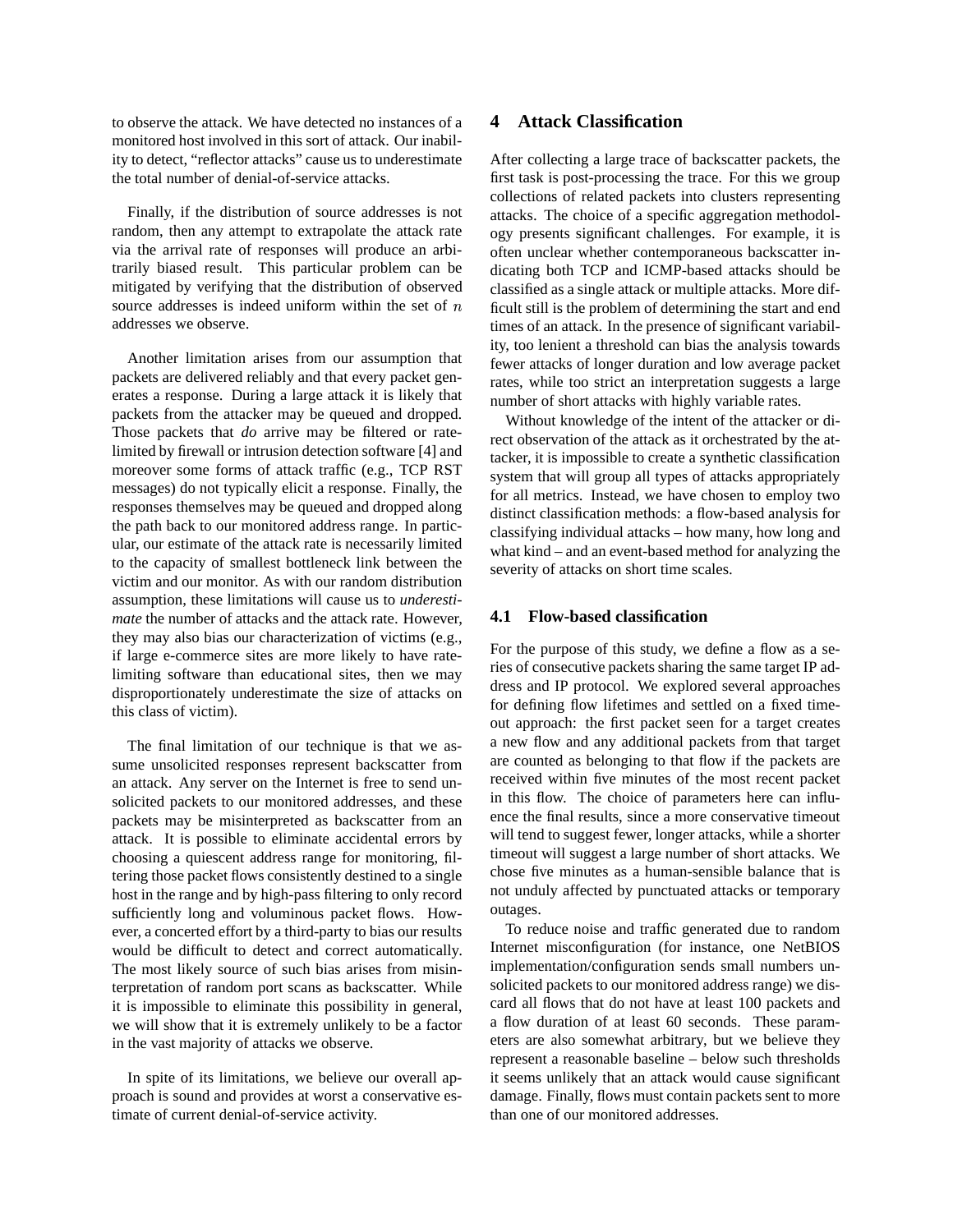We examine each individual flow and extract the following information:

- *TCP flag settings*: whether the flow consists of SYN/ACKs, RSTs, etc.
- *ICMP payload*: for ICMP packets that contain copies of the original packet (e.g. TTL expired) we break out the enclosed addresses, protocols, ports, etc.
- *Address uniformity*: whether the distribution of source addresses within our monitored range passes the Anderson-Darling (A2) test for uniformity to the 0.05 significance level.
- *Port settings*: for source and destination ports (for both UDP and TCP) we record whether the port range is fixed, is uniform under the A2 test, or is non-fixed and non-uniform.
- *DNS information*: the full DNS address of the source address – the victim.
- *Routing information*: the prefix, mask and origin AS as registered in our local BGP table on the morning of February 7th.

We generate a database in which each record characterizes the properties of a single attack.

## **4.2 Event-based classification**

Because the choice of flow parameters can impact the estimated duration of an attack, the flow-based method may obscure interesting time-domain characteristics. In particular, attacks can be highly variable – with periodic bursts of activity – causing the flow-based method to vastly underestimate the short-term impact of an attack and overestimate the long-term impact.

We use an event-based classification method keyed entirely on the victim's IP address over fixed time-windows for examining time-domain qualities, such as the number of simultaneous attacks or the distribution of attack rates, For these analyses we divide our trace into one minute periods and record each *attack event* during this period. An attack event is defined by a victim emitting at least ten backscatter packets during a one minute period. We do not further classify attacks according to protocol type, port, etc, as the goal is to estimate the instantaneous impact on a particular victim. The result of this classification is a database in which each record characterizes the number of victims and the intensity of the attacks in each one minute period.



Figure 2: Our experimental backscatter collection platform. We monitor all traffic to our /8 network by passively monitoring data as it is forwarded through a shared hub. This monitoring point represents the only ingress into the network.

## **5 Experimental platform**

For our experiments monitored the sole ingress link into a lightly utilized /8 network (comprising  $2^{24}$  distinct IP addresses, or 1/256 of the total Internet address space). Our monitoring infrastructure, shown in Figure 2, consisted of a PC configured to capture all Ethernet traffic, attached to a shared hub at the router terminating this network. During this time, the upstream router did filter some traffic destined to the network (notably external SNMP queries) but we do not believe that this significantly impacted our results. We also have some evidence that small portions of our address prefix are occasionally "hijacked" by inadvertent route advertisements elsewhere in the Internet, but at worst this should cause us to slightly underestimate attack intensities. We collected three traces, each roughly spanning one week, starting on February 1st and extending to February 25th, and isolated the inbound portion of the network.

## **6 Results**

Using the previously described flows-based approach (Section 4.1), we observed 12,805 attacks over the course of a week. Table 2 summarizes this data, showing more than 5,000 distinct victim IP addresses in more than 2,000 distinct DNS domains. Across the entire period we observed almost 200 million backscatter packets (again, representing less than  $\frac{1}{256}$  of the actual attack traffic during this period).

In this section, we first show the overall frequency of attacks seen in our trace, and then characterize the attacks according to both the type of attack and the type of victim.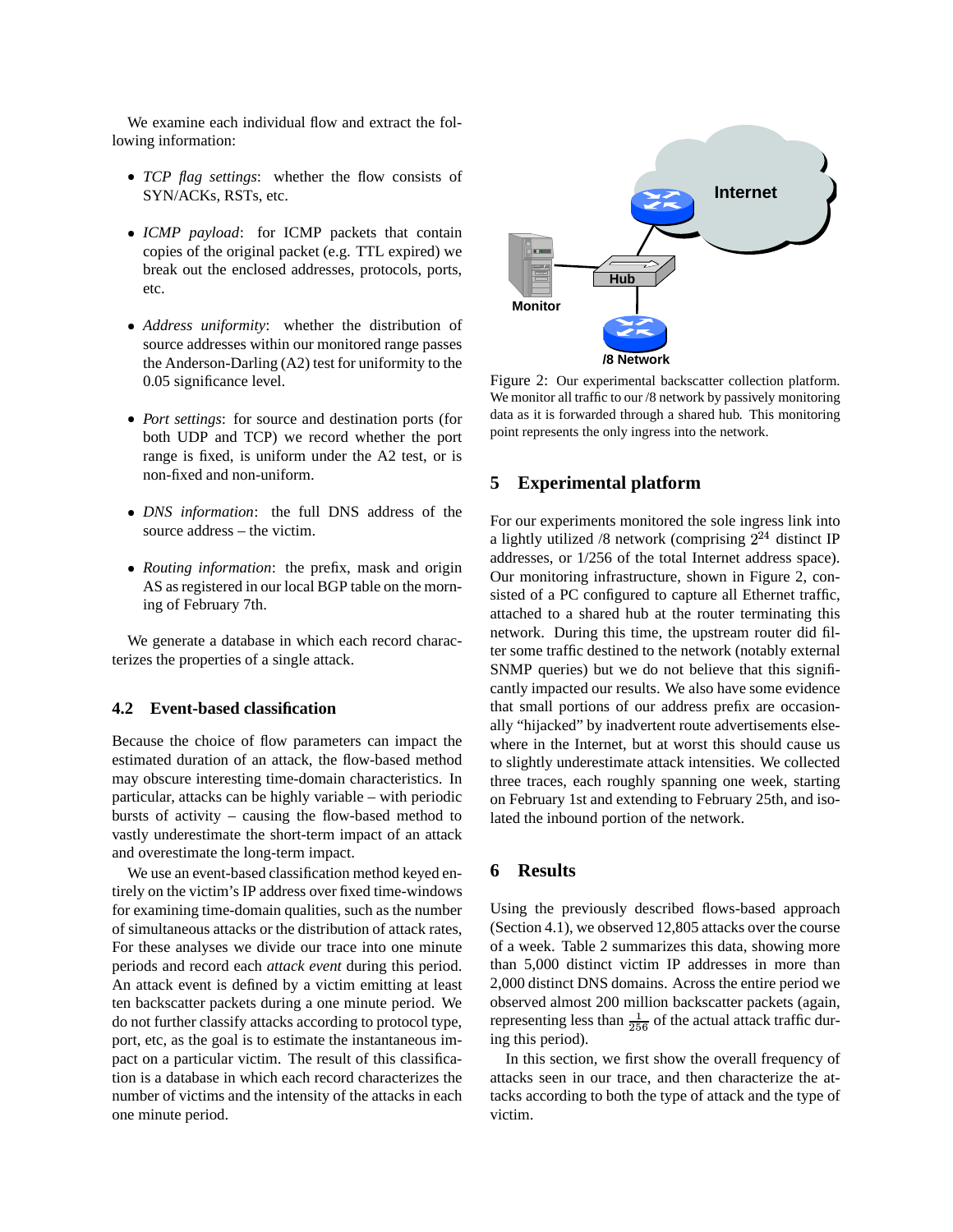|                                  | Trace-1                     | Trace-2       | Trace-3       |
|----------------------------------|-----------------------------|---------------|---------------|
| Dates (2001)                     | Feb $01 - 08$               | Feb $11 - 18$ | Feb $18 - 25$ |
| Duration                         | 7.5 days                    | 6.2 days      | 7.1 days      |
|                                  | <b>Flow-based Attacks:</b>  |               |               |
| Unique victim IPs                | 1,942                       | 1,821         | 2,385         |
| Unique victim DNS domains        | 750                         | 693           | 876           |
| Unique victim DNS TLDs           | 60                          | 62            | 71            |
| Unique victim network prefixes   | 1,132                       | 1,085         | 1,281         |
| Unique victim Autonomous Systems | 585                         | 575           | 677           |
| <b>Attacks</b>                   | 4,173                       | 3,878         | 4,754         |
| Total attack packets             | 50,827,217                  | 78,234,768    | 62,233,762    |
|                                  | <b>Event-based Attacks:</b> |               |               |
| Unique victim IPs                | 3,147                       | 3,034         | 3,849         |
| Unique victim DNS domains        | 987                         | 925           | 1,128         |
| Unique victim DNS TLDs           | 73                          | 71            | 81            |
| Unique victim network prefixes   | 1,577                       | 1,511         | 1,744         |
| Unique victim Autonomous Systems | 752                         | 755           | 874           |
| <b>Attack Events</b>             | 112,457                     | 102,204       | 110,025       |
| Total attack packets             | 51,119,549                  | 78,655,631    | 62,394,290    |

Table 2: Summary of backscatter database.



Figure 3: Estimated number of attacks per hour as a function of time (UTC).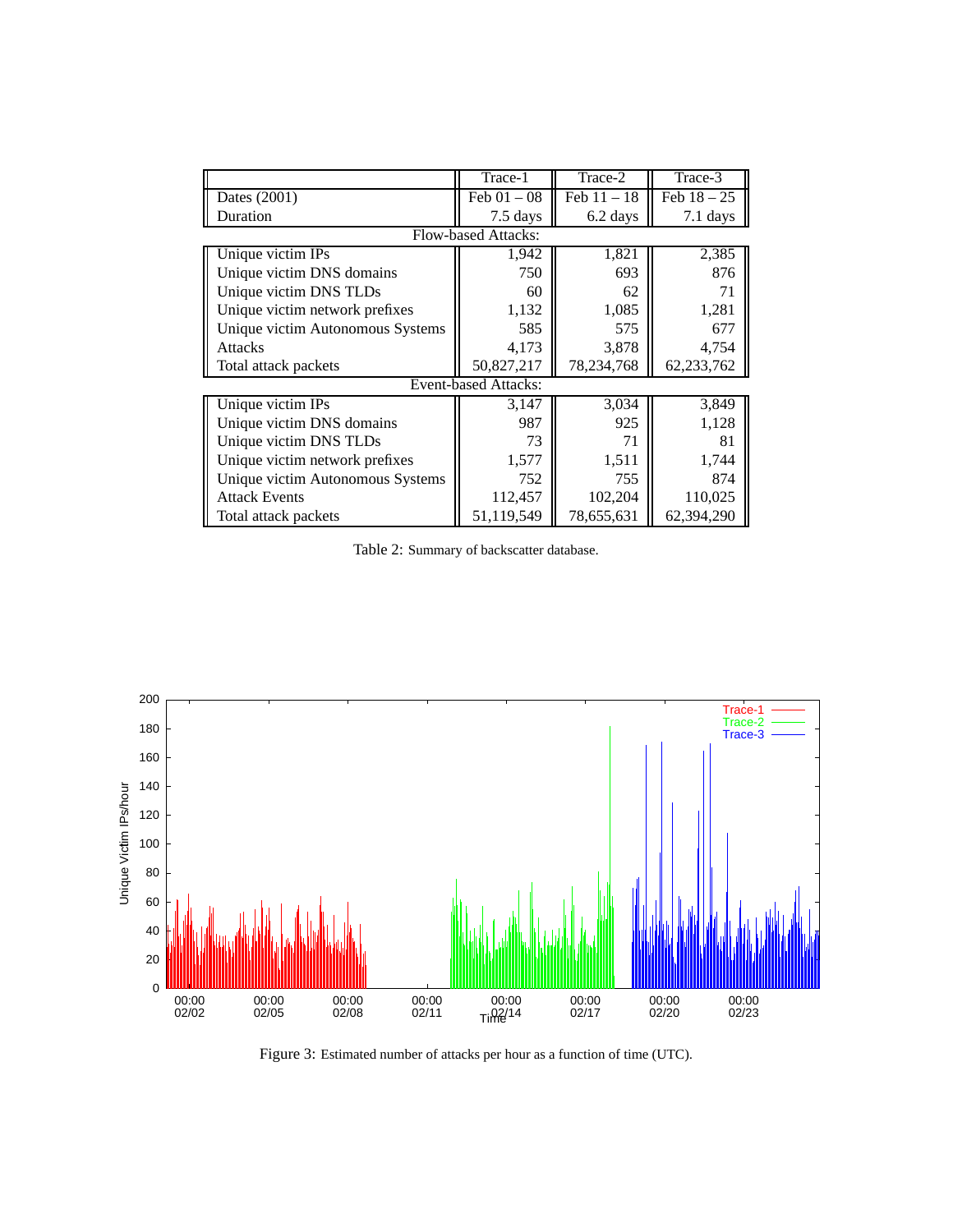| Kind                           |               | Trace-1        |              | Trace-2        | Trace-3       |                |  |  |
|--------------------------------|---------------|----------------|--------------|----------------|---------------|----------------|--|--|
|                                | Attacks       | Packets $(k)$  | Attacks      | Packets (k)    | Attacks       | Packets (k)    |  |  |
| $\parallel$ TCP (RST ACK)      | 2.027<br>(49) | (25)<br>12,656 | .837<br>(47  | (20)<br>15,265 | 2,118<br>(45) | (18)<br>11,244 |  |  |
| <b>ICMP</b> (Host Unreachable) | 699<br>(17)   | 2,892(5.7)     | 560 (14)     | 27,776<br>(36) | 776 (16)      | 19,719<br>(32) |  |  |
| <b>ICMP</b> (TTL Exceeded)     | 453 (11)      | 31,468 (62)    | 495 (13)     | 32,001<br>(41) | 626 (13)      | 22,150<br>(36) |  |  |
| ICMP (Other)                   | 486 (12)      | 580 (1.1)      | 441<br>(11)  | 640 (0.82)     | 520 (11)      | 472 (0.76)     |  |  |
| <b>TCP (SYN ACK)</b>           | (9.1)<br>378  | 919(1.8)       | 276 (7.1)    | 1,580(2.0)     | 346 (7.3)     | 937 (1.5)      |  |  |
| TCP (RST)                      | 128<br>(3.1)  | 2,309<br>(4.5) | (6.9)<br>269 | 974 (1.2)      | 367<br>(7.7)  | (12)<br>7,712  |  |  |
| <b>TCP</b> (Other)             | (0.05)        | 3(0.01)        | 0(0.00)      | 0(0.00)        | (0.02)        | (0.00)<br>0    |  |  |

Table 3: Breakdown of response protocols.

# **6.1 Time series**

Figure 3 shows a time series graph of the estimated number of actively attacked victims throughout the three traces, as sampled in one hour periods. There are two gaps in this graph corresponding to the gaps between traces. In contrast to other workloads, such as HTTP, the number of active attacks does not appear to follow any diurnal pattern (at least as observed from a single location). The outliers on the week of February 20th, with more than 150 victim IP addresses per hour, represent broad attacks against many machines in a common network. While most of the backscatter data averages one victim IP address per network prefix per hour, the ratio climbs to above five for many outliers.

## **6.2 Attack classification**

In this section we characterize attacks according to the protocols used in response packets sent by victims, the protocols used in the original attack packets, and the rate and durations of attacks.

#### **6.2.1 Response protocols**

In Table 3 we decompose our backscatter data according to the protocols of responses returned by the victim or an intermediate host. For each trace we list both the number of attacks and the number backscatter packets for the given protocol. The numbers in parentheses show the relative percentage represented by each count. For example, 1,837 attacks in Trace 2 (47% of the total), were derived from TCP backscatter with the RST and ACK flags set.

We observe that over 50% of the attacks and 20% of the backscatter packets are TCP packets with the RST flag set. Referring back to Table 1 we see that RST is sent in response to either a SYN flood directed against a closed port or some other unexpected TCP packet. The next largest protocol category is ICMP host unreachable, comprising roughly 15% of the attacks. Almost all of these ICMP messages contain the TCP header from a packet directed at the victim, suggesting a TCP flood of some sort. Unfortunately, the TCP flags field cannot be recovered, because the ICMP response only includes the first 28 bytes of the original IP packet. ICMP host unreachable is generally returned by a router when a packet cannot be forwarded to its destination. Probing some of these victims we confirmed that a number of them could not be reached, but most were accessible, suggesting intermittent connectivity. This discontinuous reachability is probably caused by explicit "black holing' on the part of an ISP.

We also see a number of SYN/ACK backscatter packets (likely sent directly in response to a SYN flood on an open port) and an equivalent number of assorted ICMP messages, including ICMP echo reply (resulting from ICMP echo request floods), ICMP protocol unreachable (sent in response to attacks using illegal combinations of TCP flags), ICMP fragmentation needed (caused by attacks with the "Dont Fragment" bit set) and ICMP administratively filtered (likely the result of some attack countermeasure). However, a more surprising finding is the large number of ICMP TTL exceeded messages – comprising between 36% and 62% of all backscatter packets observed, yet less than 15% of the total attacks. In fact, the vast majority of these packets occur in just a few attacks, including three attacks on @Home customers, two on China Telecom (one with almost 9 million backscatter packets), and others directed at Romania, Belgium, Switzerland and New Zealand. The attack on the latter was at an extremely high rate, suggesting an attack of more than 150,000 packets per second. We are unable to completely explain the mechanism for the generation of these time-exceeded messages. Upon examination of the encapsulated header that is returned, we note that several of them share identical "signatures" (ICMP Echo with identical sequence number, identification fields, and checksum) suggesting that a single attack tool was in use.

#### **6.2.2 Attack protocols**

We refine this data in Table 4 to show the distribution of *attack protocols*. That is, the protocol which must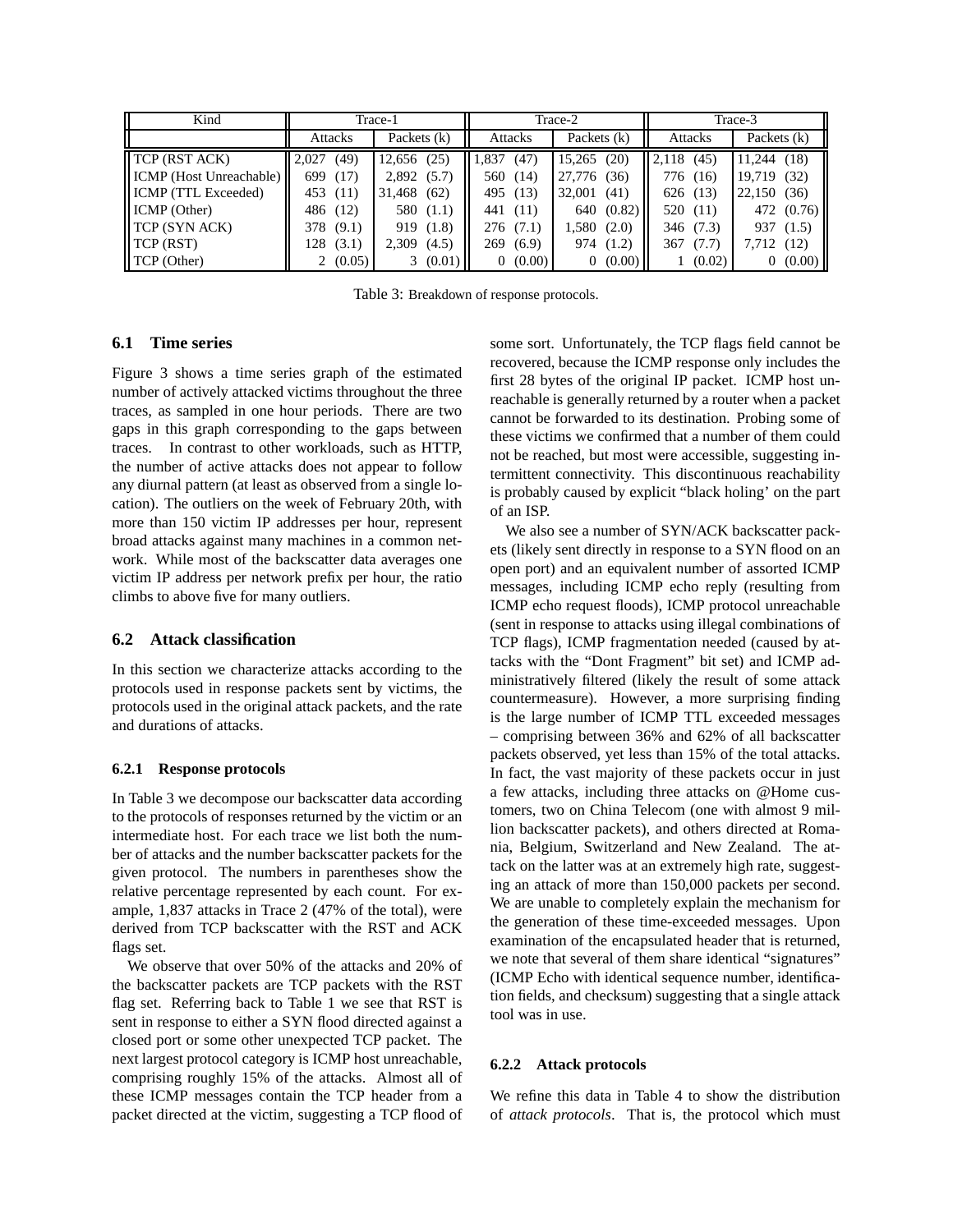| Kind                |                        |        | Trace-1 |        |             |        | Trace-2 |        | Trace-3       |        |        |        |
|---------------------|------------------------|--------|---------|--------|-------------|--------|---------|--------|---------------|--------|--------|--------|
|                     | Packets (k)<br>Attacks |        | Attacks |        | Packets (k) |        | Attacks |        | Packets $(k)$ |        |        |        |
| $\Gamma$ TCP        | 3,902                  | (94)   | 28,705  | (56)   | 3.472       | (90)   | 53,999  | (69)   | 4,378         | (92)   | 43,555 | (70)   |
| $\blacksquare$ UDP  | 99                     | (2.4)  | 66      | (0.13) | 194         | (5.0)  | 316     | (0.40) | 131           | (2.8)  |        | (0.15) |
| ICMP                | 88                     | (2.1)  | 22,020  | (43)   | 102         | (2.6)  | 23,875  | (31)   | 107           | (2.3)  | 18.487 | (30)   |
| $\parallel$ Proto 0 | 65                     | (1.6)  | 25      | (0.05) | 108         | (2.8)  | 43      | (0.06) | 104           | (2.2)  | 49     | (0.08) |
| <b>Other</b>        | 19                     | (0.46) | 12      | (0.02) |             | (0.05) |         | (0.00) | 34            | (0.72) | 52     | (0.08) |

Table 4: Breakdown of protocols used in attacks.



Figure 4: Cumulative distributions of estimated attack rates in packets per second.

have been used by the attacker to produce the backscatter monitored at our network. We see that more than 90% of the attacks use TCP as their protocol of choice, but a smaller number of ICMP-based attacks produce a disproportionate number of the backscatter packets seen. Other protocols represent a minor number of both attacks and backscatter packets. This pattern is consistent across all three traces.

In Table 5 we further break down our dataset based on the service (as revealed in the victim's port number) being attacked. Most of the attacks focus on multiple ports, rather than a single one and most of these are well spread throughout the address range. Many attack programs select random ports above 1024; this may explain why less than 25% of attacks show a completely uniform random port distribution according to the A2 test. Of the remaining attacks, the most popular static categories are port 6667 (IRC), port 80 (HTTP), port 23 (Telnet), port 113 (Authd). The large number of packets directed at port 0 is an artifact of our ICMP categorization – there are fewer than ten TCP attacks directed at port 0, comprising a total of less than 9,000 packets.

#### **6.2.3 Attack rate**

Figure 4 shows two cumulative distributions of attack event rates in packets per second. The lower curve shows the cumulative distribution of event rates for all attacks, and the upper curve shows the cumulative distribution of event rates for uniform random attacks, i.e., those attacks whose source IP addresses satisfied the A2 uniform distribution test described in Section 3.2. As described earlier, we calculate the attack event rate by multiplying the average arrival rate of backscatter packets by 256 (assuming that an attack represents a random sampling across the entire address space, of which we monitor  $\frac{1}{256}$ ). Almost all attacks have no dominant mode in the address distribution, but sometimes small deviations from uniformity prevent the A2 test from being satisfied. For this reason we believe that there is likely some validity in the extrapolation applied to the complete attack dataset. Note that the attack rate (x-axis) is shown using a logarithmic scale.

Comparing the distributions, we see that the uniform random attacks have a lower rate than the distribution of all attacks, but track closely. Half of the uniform random attack events have a packet rate greater than 250, whereas half of all attack events have a packet rate greater than 350. The fastest uniform random event is over 517,000 packets per second, whereas the fastest overall event is over 679,000 packets per second.

How threatening are the attacks that we see? Recent experiments with SYN attacks on commercial platforms show that an attack rate of only 500 SYN packets per second is enough to overwhelm a server [10]. In our trace, 38% of uniform random attack events and 46% of all attack events had an estimated rate of 500 packets per second or higher. The same experiments show that even with a specialized firewall designed to resist SYN floods, a server can be disabled by a flood of 14,000 packets per second. In our data, 0.3% of the uniform random attacks and 2.4% of all attack events would still compromise these attack-resistant firewalls. We conclude that the majority of the attacks that we have monitored are fast enough to overwhelm commodity solutions, and a small fraction are fast enough to overwhelm even optimized countermeasures.

Of course, one significant factor in the question of threat posed by an attack is the connectivity of the victim. An attack rate that overwhelms a cable modem victim may be trivial a well-connected major server installation. Victim connectivity is a difficult to ascertain with-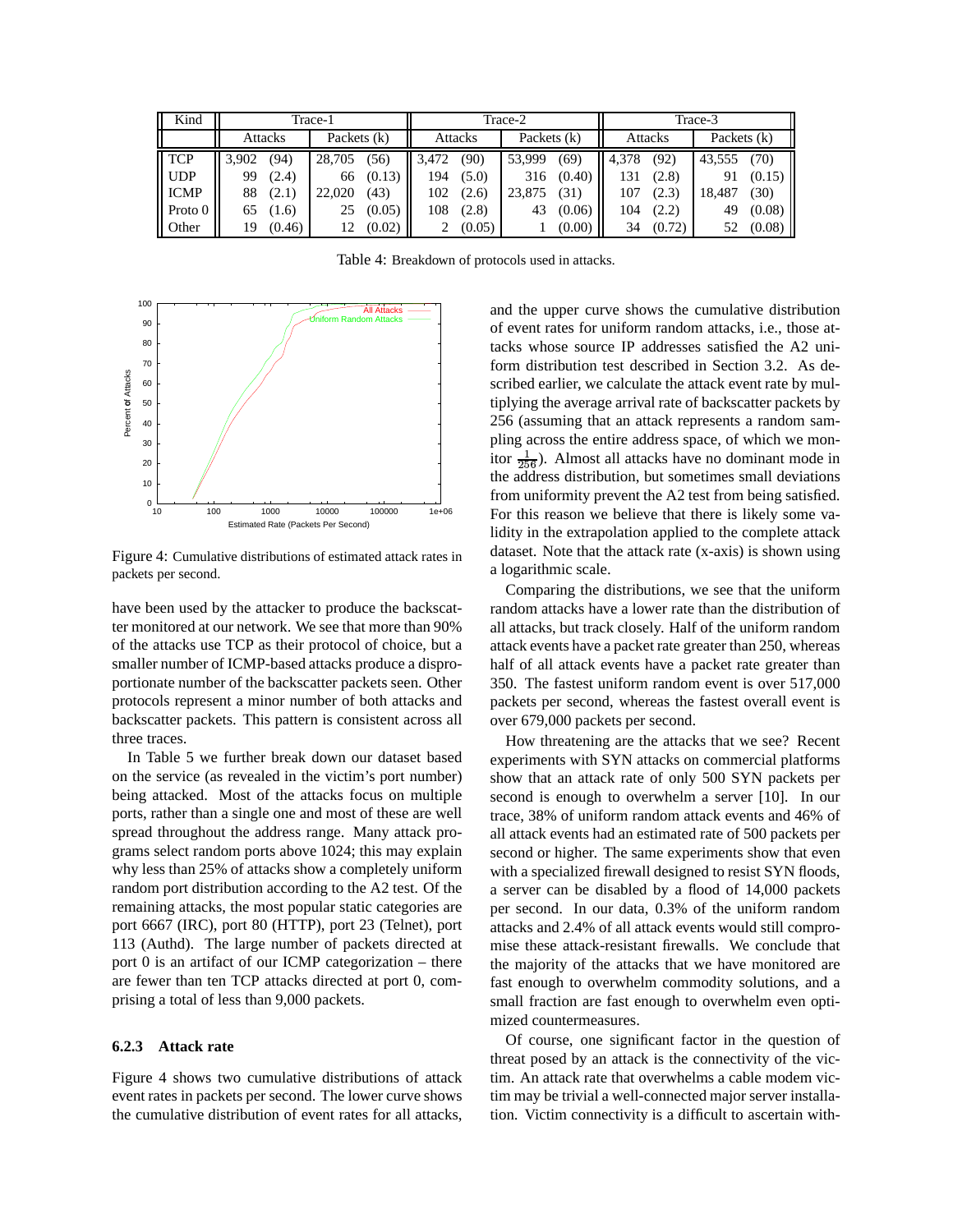| Kind                    |                |        | Trace-1     |        |         |        | Trace-2     |        | Trace-3        |        |               |        |
|-------------------------|----------------|--------|-------------|--------|---------|--------|-------------|--------|----------------|--------|---------------|--------|
|                         | <b>Attacks</b> |        | Packets (k) |        | Attacks |        | Packets (k) |        | <b>Attacks</b> |        | Packets $(k)$ |        |
| <b>Multiple Ports</b>   | 2.740          | (66)   | 24.996      | (49)   | 2.546   | (66)   | 45,660      | (58)   | 2.803          | (59)   | 26,202        | (42)   |
| <b>Uniformly Random</b> | 655            | (16)   | 1.584       | (3.1)  | 721     | (19)   | 5.586       | (7.1)  | 1.076          | (23)   | 15,004        | (24)   |
| Other                   | 267            | (6.4)  | 994         | (2.0)  | 204     | (5.3)  | 1,080       | (1.4)  | 266            | (5.6)  | 410           | (0.66) |
| Port Unknown            | 91             | (2.2)  | 44          | (0.09) | 114     | (2.9)  | 47          | (0.06) | 155            | (3.3)  | 150           | (0.24) |
| HTTP(80)                | 94             | (2.3)  | 334         | (0.66) | 79      | (2.0)  | 857         | (1.1)  | 175            | (3.7)  | 478           | (0.77) |
| $\theta$                | 78             | (1.9)  | 22,007      | (43)   | 90      | (2.3)  | 23,765      | (30)   | 99             | (2.1)  | 18.227        | (29)   |
| IRC (6667)              | 114            | (2.7)  | 526         | (1.0)  | 39      | (1.0)  | 211         | (0.27) | 57             | (1.2)  | 1.016         | (1.6)  |
| Authd $(113)$           | 34             | (0.81) | 49          | (0.10) | 52      | (1.3)  | 161         | (0.21) | 53             | (1.1)  | 533           | (0.86) |
| Telnet $(23)$           | 67             | (1.6)  | 252         | (0.50) | 18      | (0.46) | 467         | (0.60) | 27             | (0.57) | 160           | (0.26) |
| DNS(53)                 | 30             | (0.72) | 39          | (0.08) | 3       | (0.08) | 3           | (0.00) | 25             | (0.53) | 38            | (0.06) |
| SSH (22)                |                | (0.07) |             | (0.00) | 12      | (0.31) | 397         | (0.51) | 18             | (0.38) | 15            | (0.02) |

Table 5: Breakdown of attacks by victim port number.



Figure 5: Cumulative distribution of attack durations.

out flooding the victim's link. Consequently, we leave correlation between attack rates and victim connectivity as an open problem.

#### **6.2.4 Attack duration**

While attack event rates characterize the intensity of attacks, they do not give insight on how long attacks are sustained. For this metric, we characterize the duration of attacks in Figures 5 and 6 across all three weeks of trace data. In these graphs, we use the flow-based classification described in Section 4 because flows better characterize attack durations while remaining insensitive to intensity. We also combine all three weeks of attacks for clarity; the distributions are nearly dentical for each week, and individual weekly curves overlap and obscure each other.

Figure 5 shows the cumulative distribution of attack durations in units of time; note that both the axes are logarithmic scale. In this graph we see that most attacks are



Figure 6: Probability density of attack durations.

relatively short: 50% of attacks are less than 10 minutes in duration, 80% are less than 30 minutes, and 90% last less than an hour. However, the tail of the distribution is long: 2% of attacks are greater than 5 hours, 1% are greater than 10 hours, and dozens spanned multiple days.

Figure 6 shows the probability density of attack durations as defined using a histogram of 150 buckets in the log time domain. The x-axis is in logarithmic units of time, and the y-axis is the percentage of attacks that lasted a given amount of time. For example, when the curve crosses the y-axis, it indicates that approximately 0.5% of attacks had a duration of 1 minute. As we saw in the CDF, the bulk of the attacks are relatively short, lasting from 3–20 minutes. From this graph, though, we see that there are peaks at rounded time durations in this interval at durations of 5, 10, and 20 minutes. Immediately before this interval there is a peak at 3 minutes, and immediately after a peak at 30 minutes. For attacks with longer durations, we see a local peak at 2 hours in the long tail.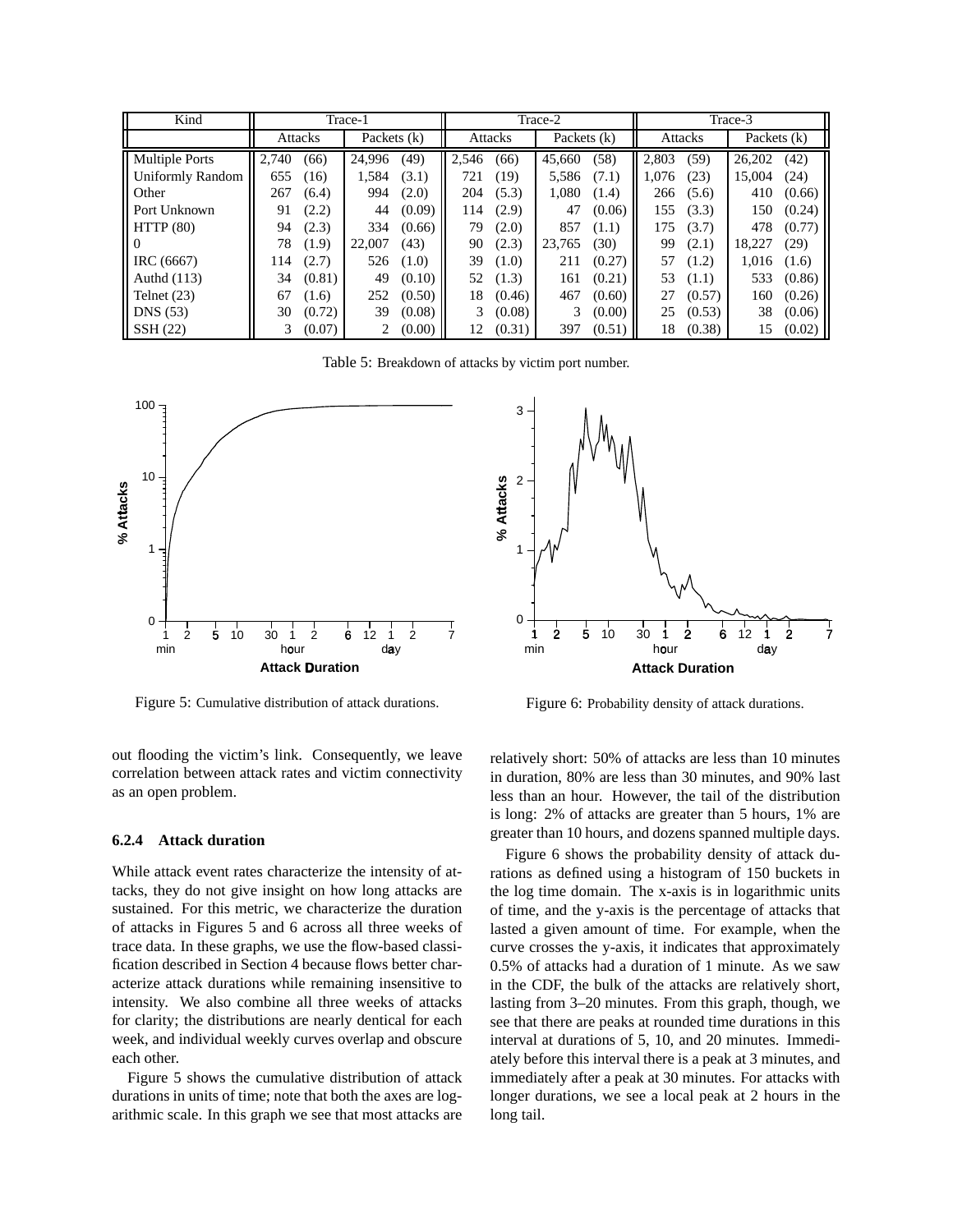## **6.3 Victim classification**

In this section we characterize victims according to DNS name, top-level domain, Autonomous System, and degree of repeated attacks.

#### **6.3.1 Victim Name**

Table 6 shows the distribution of attacks according to the DNS name associated with the victim's IP address. We classify these using a hand-tuned set of regular expression matches (i.e. DNS names with "dialup" represent modems, "dsl" or "home.com" represent broadband, etc). The majority of attacks are not classified by this scheme, either because they are not matched by our criteria (shown by "other"), or more likely, because there was no valid reverse DNS mapping (shown by "In-Addr Arpa").

Of the remaining attacks there are several interesting observations. First, there is a significant fraction of attacks directed against home machines – either dialup or broadband. Some of these attacks, particularly those directed towards cable modem users, constitute relatively large, severe attacks with rates in the thousands of packets per second. This suggests that minor denial-of-service attacks are frequently being used to settle personal vendettas. In the same vein we anecdotally observe a significant number of attacks against victims running "Internet Relay Chat" (IRC), victims supporting multi-player game use (e.g. battle.net), and victims with DNS names that are sexually suggestive or incorporate themes of drug use. We further note that many reverse DNS mappings have been clearly been compromised by attackers (e.g., DNS translations such as "is.on.the.net.illegal.ly" and "the.feds.cant.secure.their.shellz.ca").

Second, there is a small but significant fraction of attacks directed against network infrastructure. Between 2–3% of attacks target name servers (e.g., ns4.reliablehosting.com), while 1–3% target routers (e.g., core2-corel-oc48.paol.above.net). Again, some of these attacks, particularly a few destined towards routers, are comprised of a disproportionately large number of packets. This point is particularly disturbing, since overwhelming a router could deny service to *all* end hosts that rely upon that router for connectivity.

Finally, we are surprised at the diversity of different commercial attack targets. While we certainly find attacks on bellwether Internet sites including aol.com, akamai.com, amazon.com and hotmail.com, we also see attacks against a large range of smaller and medium sized businesses.



Figure 7: Distribution of attacks to the 10 top-level domains (TLDs) that received the most number of attacks.

#### **6.3.2 Top-level domains**

Figure 7 shows the distribution of attacks to the 10 most frequently targeted top-level domains (TLDs). For each TLD displayed on the x-axis, we show one value for each of the three weeks of our study in progressive shades of grey. Note that the TLDs are sorted by overall attacks across all three weeks.

Comparing the number of attacks to each TLD from week to week, we see that there is little variation. Each TLD is targeted by roughly the same percentage of attacks each week. The domain unknown represents those attacks in which a reverse DNS lookup failed on the victim IP address (just under 30% of all attacks). In terms of the "three-letter" domains, both com and net were each targeted by roughly 15% of the attacks, but edu and org were only targeted by 2–4% of the attacks. This is not surprising, as sites in the com and net present more attractive and newsworthy targets. Interestingly, although one might have expected attacks to sites in mil, mil did not show up in any of our reverse DNS lookups. We do not yet know what to conclude from this result; for example, it could be that mil targets fall into our unknown category.

In terms of the country-code TLDs, we see that there is a disproportionate concentration of attacks to a small group of countries. Surprisingly, Romania  $(ro)$ , a country with a relatively poor networking infrastructure, was targeted nearly as frequently as net and com, and Brazil (br) was targeted almost more than edu and org combined. Canada, Germany, and the United Kingdom were all were targeted by 1–2% of attacks.

#### **6.3.3 Autonomous Systems**

As another aggregation of attack targets, we examined the distribution of attacks to Autonomous Systems (ASes). To determine the origin AS number associated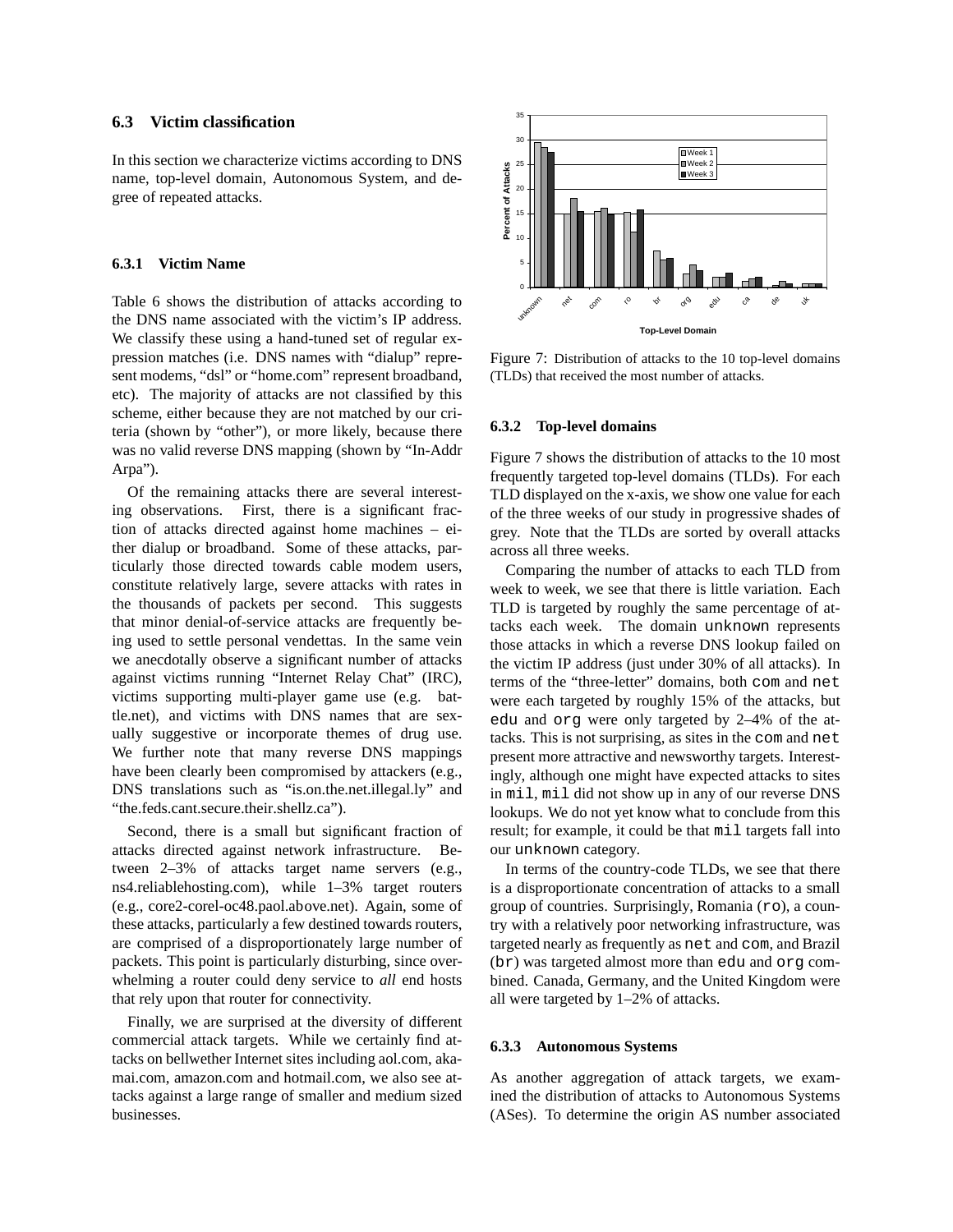| Kind              |                |        | Trace-1     |        | Trace-2 |        |               |        | Trace-3 |        |               |        |
|-------------------|----------------|--------|-------------|--------|---------|--------|---------------|--------|---------|--------|---------------|--------|
|                   | <b>Attacks</b> |        | Packets (k) |        | Attacks |        | Packets $(k)$ |        | Attacks |        | Packets $(k)$ |        |
| Other             | 1.917          | (46)   | 19,118      | (38)   | 1.985   | (51)   | 25,305        | (32)   | 2,308   | (49)   | 17,192        | (28)   |
| In-Addr Arpa      | 1.230          | (29)   | 16,716      | (33)   | 1.105   | (28)   | 24.645        | (32)   | 1,307   | (27)   | 26,880        | (43)   |
| <b>Broadband</b>  | 394            | (9.4)  | 9,869       | (19)   | 275     | (7.1)  | 13,054        | (17)   | 375     | (7.9)  | 8,513         | (14)   |
| Dial-Up           | 239            | (5.7)  | 956         | (1.9)  | 163     | (4.2)  | 343           | (0.44) | 276     | (5.8)  | 1,018         | (1.6)  |
| <b>IRC</b> Server | 110            | (2.6)  | 461         | (0.91) | 88      | (2.3)  | 2,289         | (2.9)  | 111     | (2.3)  | 6.476         | (10)   |
| Nameserver        | 124            | (3.0)  | 453         | (0.89) | 84      | (2.2)  | 2,796         | (3.6)  | 90      | (1.9)  | 451           | (0.72) |
| Router            | 58             | (1.4)  | 2,698       | (5.3)  | 76      | (2.0)  | 4.055         | (5.2)  | 125     | (2.6)  | 682           | (1.1)  |
| Web Server        | 54             | (1.3)  | 393         | (0.77) | 64      | (1.7)  | 5,674         | (7.3)  | 134     | (2.8)  | 730           | (1.2)  |
| Mail Server       | 38             | (0.91) | 156         | (0.31) | 35      | (0.90) | 71            | (0.09) | 26      | (0.55) | 292           | (0.47) |
| Firewall          | 9              | (0.22) |             | (0.01) | 3       | (0.08) | 3             | (0.00) |         | (0.04) |               | (0.00) |

Table 6: Breakdown of victim hostnames.



Figure 8: Distribution of attacks to Autonomous Systems (ASes) that were targeted by at least 1% of all attacks.

with the victim of an attack, we performed longest prefix matching against a BGP routing table using the victim's IP address. To construct this table, we took a snapshot from a border router with global routes on February 7, 2001. We then mapped AS numbers to identifying names using the NetGeo [17] service to do lookups in registry whois servers. We labeled addresses which had no matching prefix as "NOROUTE".

Figure 8 shows the distribution of attacks to the 17 ASes that were targeted by at least 1% of all attacks. As with top-level domains, each AS named on the x-axis is associated with three values, one for each of the three weeks of our study in progressive shades of grey. Note that the ASes are sorted by overall attacks across all three weeks.

From Figure 8, we see that no single AS or small set of ASes is the target of an overwhelming fraction of attacks: STARNETS was attacked the most, but only received 4-5% of attacks. However, the distribution of ASes attacked does have a long tail. The ASes shown in Figure 8 accounted for 35% of all attacks, yet these



Figure 9: Histogram counting the number of victims of repeated attacks across all traces.

ASes correspond to only 3% of all ASes attacked. About 4% of attacks each week had no route according to our offline snapshot of global routes.

Compared with TLDs, ASes experienced more variation in the number of attacks targeted at them for each week. In other words, there is more stability in the type or country of victims than the ASes in which they reside. For example, EMBRATEL's percentage of attacks varies by more than a factor of 2, and AS 15662, an unnamed AS in Yugoslavia, did not show up in week 1 of the traces.

#### **6.3.4 Victims of repeated attacks**

Figure 9 shows a histogram of victims of repeated attacks for all traces combined. The values on the x-axis correspond to the number of attacks to the same victim in the trace period, and the values on the y-axis show what percentage of victims were attacked a given number of times in logarithmic scale. For example, the majority of victims (65%) were attacked only once, and many of the remaining victims (18%) were attacked twice. Overall,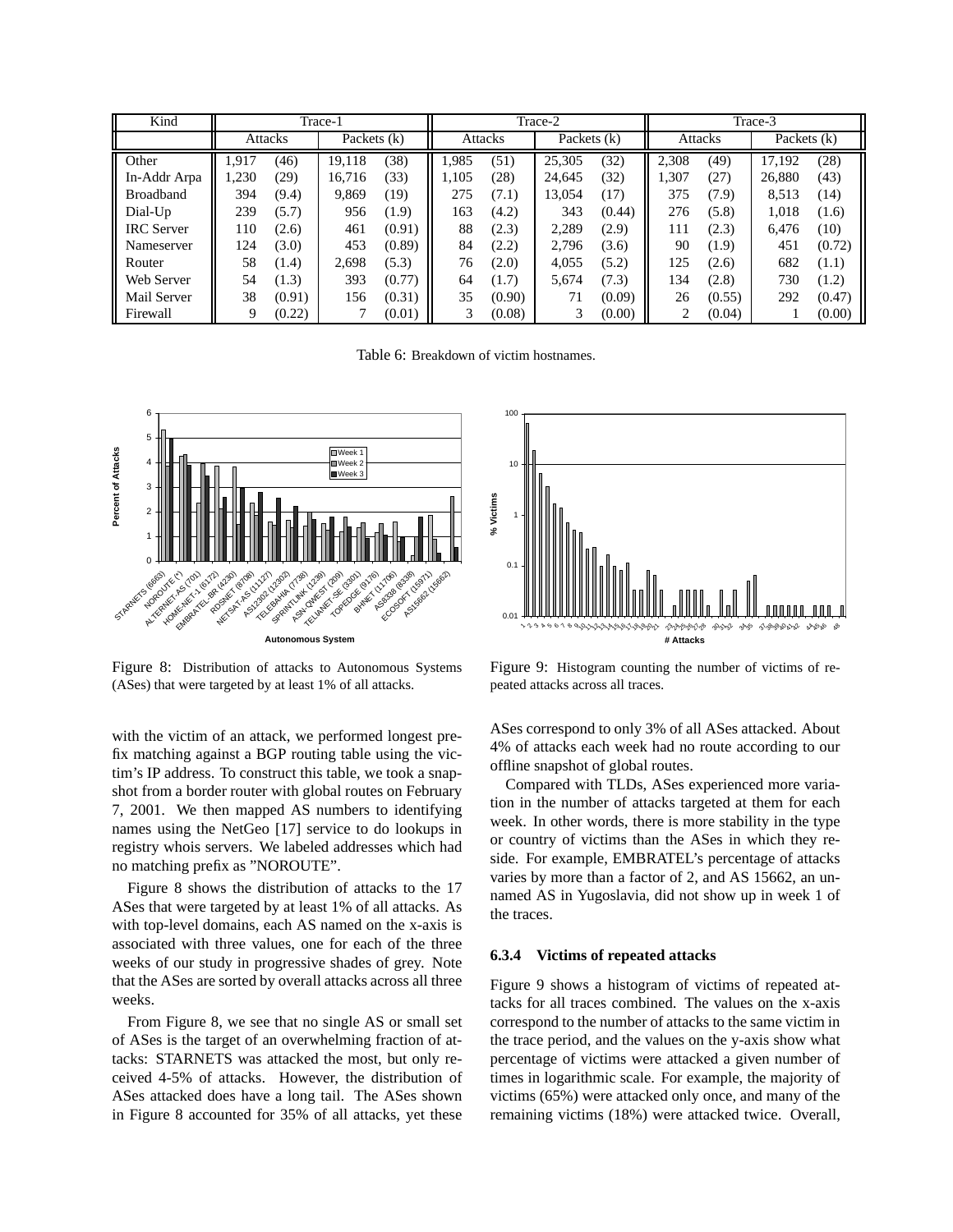most victims (95%) were attacked five or fewer times. For the remaining victims, most were attacked less than a dozen times, although a handful of hosts were attacked quite often. In the trace period, one host was attacked 48 times for durations between 72 seconds and 5 hours (at times simultaneously). The graph is also truncated: there are 5 outlier victims attacked 60–70 times, and one unfortunate victim attacked 102 times in a one week span.

## **6.4 Validation**

The backscatter hypothesis states that unsolicited packets represent responses to spoofed attack traffic. This theory, which is at the core of our approach, is difficult to validate beyond all doubt. However, we can increase our confidence significantly through careful examination of the data and via related experiments.

First, an important observation from Table 3 is that roughly 80% of attacks and 98% of packets are attributed to backscatter that does not itself provoke a response (e.g. TCP RST, ICMP Host Unreachable). Consequently, these packets could not have been used for probing our monitored network; therefore network probing is not a good alternative explanation for this traffic.

Next, we were able to duplicate a portion of our analysis using data provided by Vern Paxson taken from several University-related networks in Northern California. This new dataset covers the same period, but only detects TCP backscatter with the SYN and ACK flags set. The address space monitored was also much smaller, consisting of three /16 networks  $(\frac{3}{65536})$ 's of the total IP address space). For 98% of the victim IP addresses recorded in this smaller dataset, we find a corresponding record at the same time in our larger dataset. We can think of no other mechanism other than backscatter that can explain such a close level of correspondence.

Finally, Asta Networks provided us with data describing denial-of-service attacks directly detected at monitors covering a large backbone network. While their approach and ours capture different sets of attacks (in part due ingress filtering as discussed in Section 3 and in part due to limited peering in the monitored network), their data qualitatively confirms our own; in particular we were able to match several attacks they directly observed with contemporaneous records in our backscatter database.

# **7 Related work**

While denial-of-service has long been recognized as a problem [14, 18], there has been limited research on the topic. Most of the existing work can be roughly categorized as being focused on tolerance, diagnosis and localization. The first category is composed of both approaches for mitigating the impact of specific attacks [4, 16] and general system mechanisms [25, 1] for controlling resource usage on the victim machine. Usually such solutions involve a quick triage on data packets so minimal work is spent on the attacker's requests and the victim can tolerate more potent attacks before failing. These solutions, as embodied in operating systems, firewalls, switches and routers, represent the dominant current industrial solution for addressing denial-of-service attacks.

The second area of research, akin to traditional intrusion detection, is about techniques and algorithms for automatically detecting attacks as they occur [22, 13]. These techniques generally involve monitoring links incident to the victim and analyzing patterns in the arriving and departing traffic to determine if an attack has occurred.

The final category of work, focuses on identifying the source(s) of DoS attacks in the presence of IP spoofing. The best known and most widely deployed of these proposals is so-called *ingress* and *egress* filtering [12, 5]. These techniques, which differ mainly in whether they are manually or automatically configured, cause routers to drop packets with source addresses that are not used by the customer connected to the receiving interface. Given the practical difficulty of ensuring that all networks are filtered, other work has focused on developing tools and mechanisms for tracing flows of packets through the network independent of their ostensibly claimed source address [3, 26, 23, 2, 24, 11].

There is a dearth of research concerned with quantifying attacks within the Internet – denial-of-service or otherwise. Probably the best known prior work is Howard's PhD thesis – a longitudinal study of incident reports received by the Computer Emergency Response Team (CERT) from 1989 to 1995 [15]. Since then, CERT has started a new project, called AIR-CERT, to automate the collection of intrusion detection data from a number of different organizations, but unfortunately their results are not yet available [7]. To our knowledge ours is the only quantitative and empirical study of wide-area denial-ofservice attacks to date.

## **8 Conclusions**

In this paper we have presented a new technique, "backscatter analysis," for estimating denial-of-service attack activity in the Internet. Using this technique, we have observed widespread DoS attacks in the Internet, distributed among many different domains and ISPs. The size and length of the attacks we observe are heavytailed, with a small number of long attacks constituting a significant fraction of the overall attack volume. Moreover, we see a surprising number of attacks directed at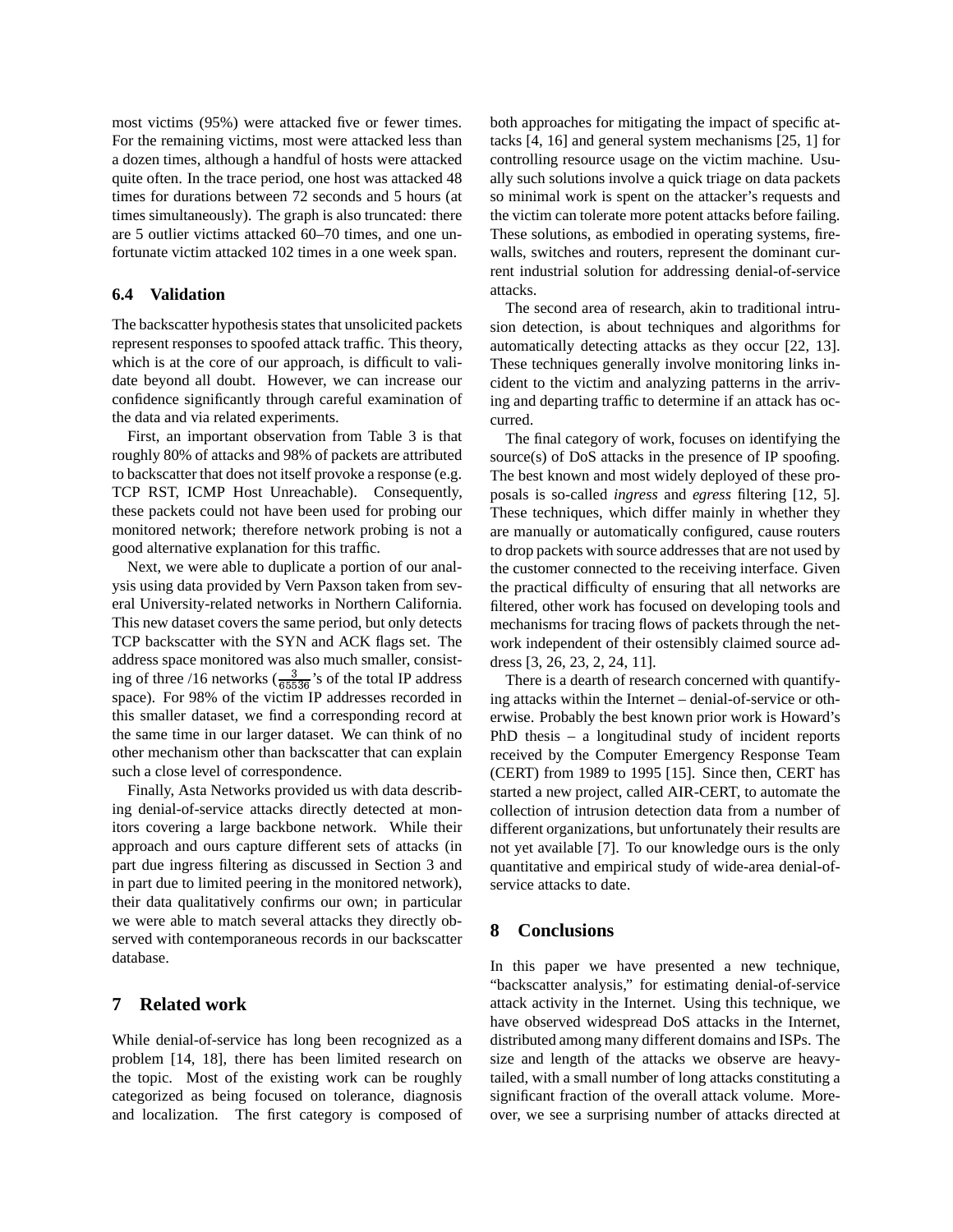a few foreign countries, at home machines, and towards particular Internet services.

# **Acknowledgments**

We would like to thank a number of people for their contributions to this project. We are particularly grateful to Brian Kantor and Jim Madden of UCSD who provided access to key network resources and helped us understand the local network topology. kc claffy and Colleen Shannon at CAIDA provided support and valuable feedback throughout the project. David Wetherall and Gretta Bartels at Asta Networks donated their time, data and insight. Vern Paxson of ACIRI also provided valuable data and feedback at several stages of our thinking. Finally, we thank the anonymous reviewers for their comments and suggestions. Support for this work was provided by DARPA NGI Contract N66001-98-2-8922, NSF grant NCR-9711092, and Asta Networks.

# **References**

- [1] Gaurav Banga, Peter Druschel, and Jeffrey Mogul. Resource Containers: A New Facility for Resource Management in Server Systems. In *Proceedings of the 1999 USENIX/ACM Symposium on Operating System Design and Implementation*, pages 45–58, February 1999.
- [2] Steven M. Bellovin. ICMP Traceback Messages. Internet Draft: draft-bellovin-itrace-00.txt, March 2000.
- [3] Hal Burch and Bill Cheswick. Tracing Anonymous Packets to Their Approximate Source. In *Proceedings of the 2000 USENIX LISA Conference*, pages 319–327, New Orleans, LA, December 2000.
- [4] Cisco Systems. Configuring TCP Intercept (Prevent Denial-of-Service Attacks). Cisco IOS Documentation, December 1997.
- [5] Cisco Systems. Unicast Reverse Path Forwarding. Cisco IOS Documentation, May 1999.
- [6] Computer Emergency Response Team. CERT Advisory CA-1996-21 TCP SYN Flooding Attacks. http://www.cert.org/advisories/ CA-1996-21.html, September 1996.
- [7] Computer Emergency Response Team. AirCERT. http://www.cert.org/kb/aircert/, 2000.
- [8] Computer Security Institute and Federal Bureau of Investigation. 2000 CSI/FBI Computer Crime and

Security Survey. Computer Security Institute publication, March 2000.

- [9] R. D'Agostino and M. Stephens. *Goodness-of-Fit Techniques*. Marcel Dekker, Inc., 1986.
- [10] Tina Darmohray and Ross Oliver. Hot Spares For DoS Attacks. *;login:*, 25(7), July 2000.
- [11] Drew Dean, Matt Franklin, and Adam Stubblefield. An Algebraic Approach to IP Traceback. In *Proceedings of the 2001 Network and Distributed System Security Symposium*, San Diego, CA, February 2001.
- [12] P. Ferguson and D. Senie. Network Ingress Filtering: Defeating Denial of Service Attacks Which Employ IP Source Address Spoofing. RFC 2827, May 2000.
- [13] Mark Fullmer and Steve Romig. The OSU Flowtools Package and Cisco Netflow logs. In *Proceedings of the 2000 USENIX LISA Conference*, New Orleans, LA, December 2000.
- [14] Virgil Gilgor. A Note on the Denial-of-Service Problem. In *Proceedings of the 1983 IEEE Symposium on Security and Privacy*, Oakland, CA, 1983.
- [15] John D. Howard. *An Analysis of Security Incidents on the Internet*. PhD thesis, Carnegie Mellon University, August 1998.
- [16] Phil Karn and William Simpson. Photuris: Session-Key Management Protocol. RFC 2522, March 1999.
- [17] David Moore, Ram Periakaruppan, Jim Donohoe, and kc claffy. Where in the World is netgeo.caida.org? In *INET 2000 Proceedings*, June 2000.
- [18] Roger Needham. Denial of Service: An Example. *Communications of the ACM*, 37(11):42–47, November 1994.
- [19] V. Paxson, G. Almes, J. Mahdavi, and M. Mathis. RFC 2330: Framework for IP performance metrics, May 1998.
- [20] Vern Paxson. Personal Communication, January 2001.
- [21] Jon Postel, Editor. Internet Control Message Protocol. RFC 792, September 1981.
- [22] Steve Romig and Suresh Ramachandran. Cisco Flow Logs and Intrusion Detection at the Ohio State university. *login; magazine*, pages 23–26, September 1999.